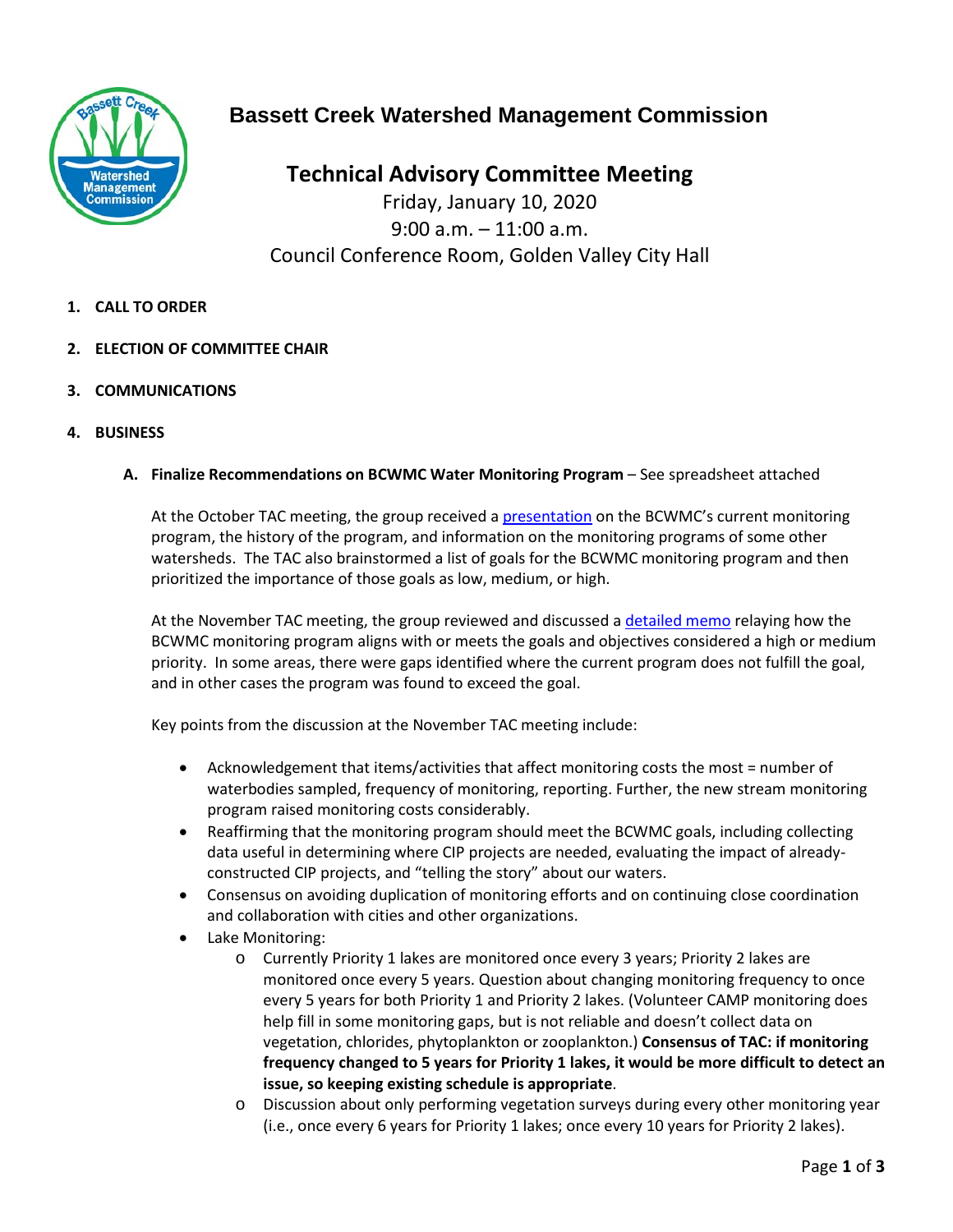**Consensus of TAC: it's beneficial to keep vegetation monitoring scheduled concurrent with water quality monitoring because every other monitoring year is too long between vegetation surveys**.

- o Current lake monitoring program collects 6 samples per year (1 ice out + 5 summer samples). MPCA protocol only requires 4 summer samples and no ice out sample). Determined ice out sample is important for collecting TP data needed for modeling and assessment. **TAC asked the Commission Engineer to calculate savings resulting from removing one summer sample**. (See results below and spreadsheet attached.)
- Stream Monitoring:
	- o **Consensus of TAC: BCWMC stream monitoring program should be aligned with WOMP monitoring as much as possible.**
	- o We collect some parameters that don't have State standards and aren't as critical for assessing water health including alkalinity, organic carbon, sulfate, chemical oxygen demand. **TAC asked the Commission Engineer to calculate savings resulting from removing these parameters.** (See results below and spreadsheet attached.)
	- o We do not currently collect instantaneous DO or pH and there are State standards for these parameters. **TAC asked the Commission Engineer to calculate additional costs resulting from adding these parameters.** (See results below and spreadsheet attached.)
	- o We do not currently collect 4-day continuous DO to determine DO flux although there is a State standard. **TAC asked the Commission Engineer to calculate additional costs resulting from adding this parameter.** (See results below and spreadsheet attached.)
	- o We only collect about 15 bacteria (E. coli) samples over 2 years while about 54 E. coli samples are collected at the WOMP station over 2 years. Our sample numbers do meet State protocols, however. **Consensus of TAC: keep E. coli sampling unchanged**.
- Lake Level Monitoring: **TAC asked the Commission Engineer to ensure our lake level monitoring program does not duplicate the DNR's program.** It appears that Medicine Lake and Parkers Lake levels may be measured by the DNR but very little information on the program could be attained online. The most recent Medicine Lake measurement online was 8/28/2019; Parkers Lake most recent measurement was 5/9/2018. No changes to our program are recommended, although gathering more information on the DNR's program is warranted.
- Assessing Stormwater Ponds: **Consensus of the TAC: assessing the effectiveness of stormwater ponds is a city role**.

Most recent annual cost of water quality monitoring program costs:

2020: \$102,600 (4 lake sites + 1 stream site + general WQ work) 2019: \$78,000 (2 lake sites + 1 stream site + general WQ work) 2018: \$80,700 (2 lake sites + 1 stream site + extra stream biomonitoring site + general WQ work) Average over 3 years: \$87,100

Possible scenarios and budget implications (reference spreadsheet attached):

- Remove one lake monitoring event to **save** \$1,700/lake/year or \$3,400 to \$5,100 per year depending on number of lakes or 4% - 6% of total budget (average \$4,250 or 5% of total budget).
- Remove alkalinity, sulfates, organic carbon, and chemical oxygen demand from stream monitoring to **save** \$821/year or 1% of total budget.
- Add instantaneous DO and pH to stream monitoring to **add** \$2,700/year or 3% of total budget.
- Add 4-day continuous DO to stream monitoring to **add** \$2,800/year or 3.2% of total budget.
- Do all of the above to **add** \$429 (on average) to total budget.